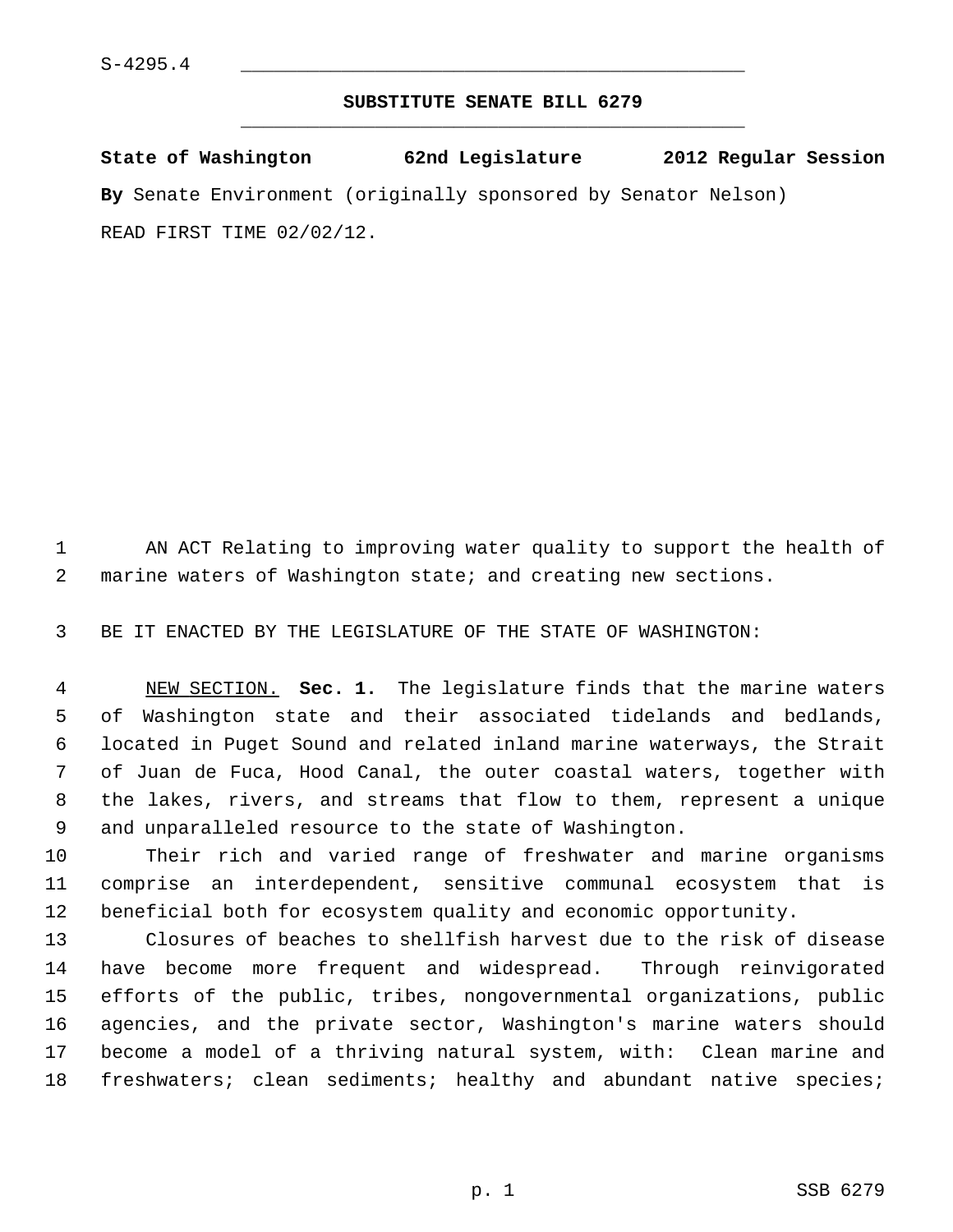1 natural shorelines and places for public enjoyment; and a vibrant 2 economy that prospers in productive harmony with a healthy Puget Sound. 3 One component of restoring Puget Sound is ensuring healthy 4 shellfish. Shellfish can help filter and improve the quality of our 5 marine waters, thereby being part of the solution to restoring and 6 preserving ecosystem health. Shellfish aquaculture, commercial and 7 tribal harvest of wild shellfish resources, recreational shellfish 8 harvest, and preservation of natural marine areas are water-dependent 9 uses that rely on excellent water quality. Healthy marine waters and 10 productive shellfish beds are essential for a growing shellfish 11 industry, Native American tribes, public recreational harvest, economic 12 opportunity, and an enjoyable quality of life.

13 To this end, the governor announced the Washington state shellfish 14 initiative in 2011. The initiative is a convergence of the national 15 oceanic and atmospheric administration's national shellfish initiative 16 and the state's long-standing interest in promoting clean water 17 industries and a healthy marine ecosystem.

18 Therefore, it is the purpose of this act to require reports to the 19 legislature, the governor, and the public on the progress of and 20 opportunities for implementing elements of the national shellfish 21 initiative and related activities.

22 NEW SECTION. **Sec. 2.** (1) Consistent with RCW 43.01.036, the 23 department of ecology shall cooperate with other federal, state, and 24 local agencies, and academic institutions in reviewing peer-reviewed 25 scientific literature, and environmental impact statements, on the 26 relationship between shellfish and water quality in marine waters and 27 prepare a report by December 1, 2012, to the governor and legislature 28 covering their findings on:

29 (a) The baseline water quality impacts of natural populations on 30 unimpaired waters;

31 (b) The relationship of intensified shellfish populations due to 32 farming, on both unimpaired and impaired waters;

33 (c) Descriptions of and evaluations of projects using shellfish to 34 improve marine water quality;

35 (d) The effectiveness of strategies for preventing and apprehending 36 shellfish poachers and recommendations on whether improvements are 37 needed or will be needed as the industry grows.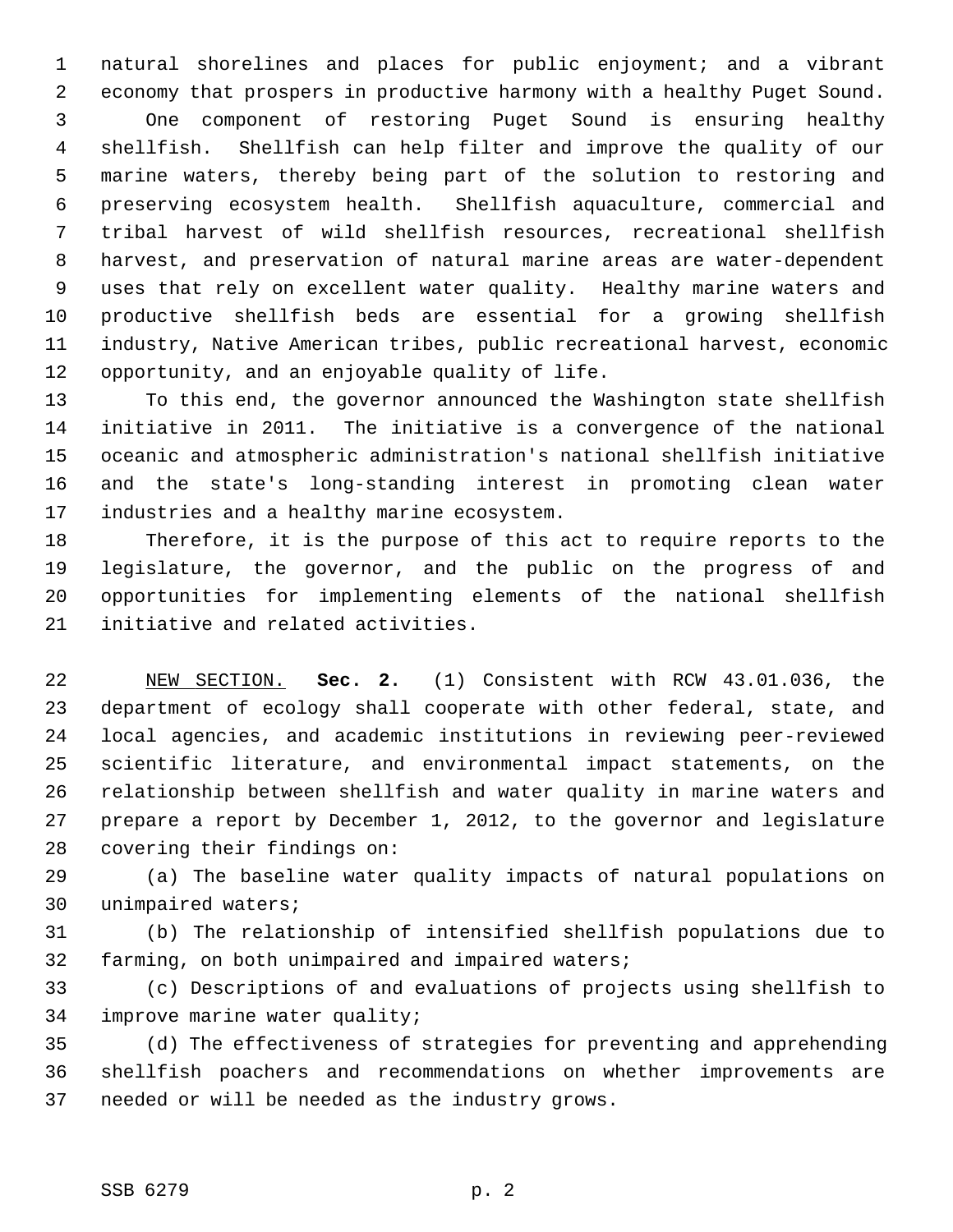1 (2) Consistent with RCW 43.01.036, the department of ecology, 2 together with the department of natural resources and the Puget Sound 3 partnership, in cooperation with partner agencies, must submit a 4 progress report to the appropriate standing committees of the senate 5 and house of representatives by December 1, 2012, on the following 6 elements of the initiative and associated activities:

 7 (a) Research by the Washington sea grant program and the national 8 oceanic and atmospheric administration on the scientific basis for a 9 variety of current and potential shellfish farming practices that 10 ensure ecosystem health, including: Siting, site preparation, planting 11 or installation, operation, and harvest of commercial shellfish 12 operations, including land and water transportation and equipment used, 13 with the expectation that the report will include, but not be limited 14 to:

15 (i) Impacts on salmon and forage fish habitat, including eel grass;

16 (ii) Improved ability to assess risks of toxic algae blooms;

17 (iii) Marine litter prevention and cleanup;

18 (iv) Water quality and habitat impacts of commercial planting and 19 harvesting of shellfish on both tidelands and bedlands, including 20 impacts on sand dollars, snails, birds, and native geoduck populations;

21 (v) Impacts of shellfish excretions from concentrated shellfish 22 farming;

23 (vi) Methods for estimating the carrying capacity of Puget Sound 24 bays and waters to achieve both sustainable shellfish farming and 25 sustainable water quality;

26 (b) Recommendations for and examples of methods for achieving 27 balance between new shellfish farms and: Nearby terrestrial land uses; 28 marine water space utilization; bedland and tideland uses; habitat for 29 other marine species, including birds; environmental protection; and 30 coastal development;

31 (c) A summary of the shellfish restoration priorities of the Puget 32 Sound partnership, including a detailed description of their goals for 33 upgrading ten thousand eight hundred acres of harvestable quantities of 34 additional shellfish harvest, including types and quantities of 35 additional shellfish harvest intended, the geographic areas intended, 36 and an estimate of the number of acres of bedlands and tidelands 37 intended, whether tidelands and bedlands of state parks are intended,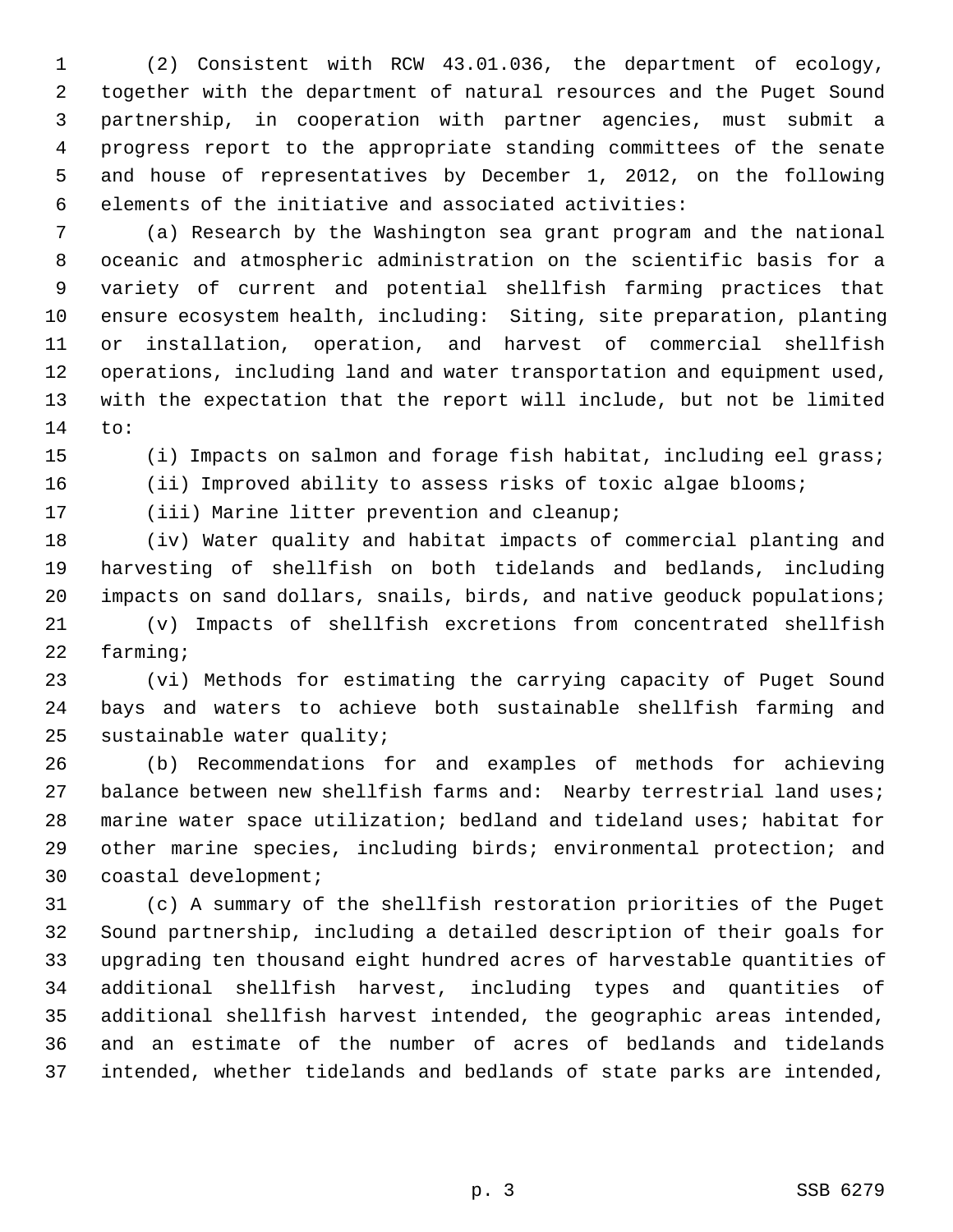1 and an estimate of the number of linear beach miles intended in Puget 2 Sound and in other marine water regions;

 3 (d) The proposed model permitting program, and associated pilot 4 projects, established as part of the shellfish initiative, together 5 with an evaluation of whether the model permitting program will provide 6 more timeliness and certainty to the industry and improved 7 opportunities for interested citizens to become informed about new 8 proposals and provide input into decision-making processes;

 9 (e) The plan to restore nineteen historic Puget Sound Olympia 10 oyster beds and associated local ecosystems;

11 (f) The plan for bolstering pinto abalone populations;

12 (g) Recommendations for improving and increasing public access to 13 shellfish on public tidelands for tribal and recreational harvest, 14 together with recommended policies for avoiding use conflicts involving 15 water, beaches, public parks, outdoor recreation, and adjacent land 16 owners, including consideration of transportation related needs of 17 shellfish farming and harvest operations;

18 (h) Improving water quality in commercial, recreational, and tribal 19 shellfish growing areas;

20 (i) Creation of a pollution identification and correction program, 21 in cooperation with local governments;

22 (j) Implementation of a pollution action team to respond quickly 23 when water quality problems threaten shellfish harvest areas;

24 (k) A summary of the estimated impact of the shellfish industry in 25 the state of Washington, both currently, and as projected from results 26 of the state and federal shellfish initiatives, including jobs, 27 investment, economic multiplier effects, revenues to state and local 28 governments, and contributions to international trade;

29 (l) Improved effectiveness of on-site sewage management programs;

30 (m) Reductions in agricultural run-off affecting marine water 31 quality; and

32 (n) A summary of the activities of the blue ribbon panel on ocean 33 acidification.

34 (3) The definitions in this subsection apply throughout this 35 section unless the context clearly requires otherwise.

36 (a) "Blue ribbon panel on ocean acidification" means the panel of 37 scientific experts and the relevant agencies and stakeholders formed